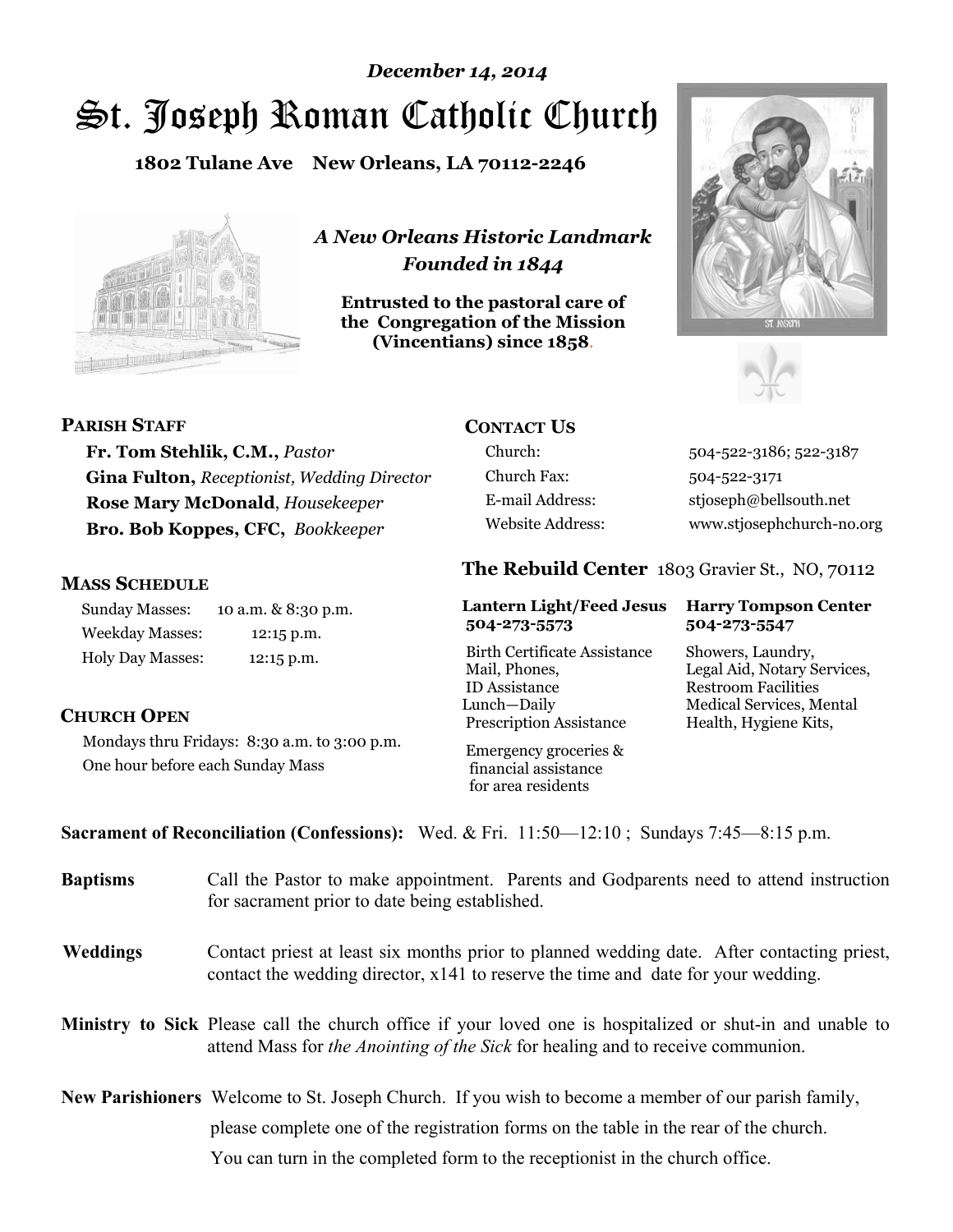## Third Sunday of ADVENT December 14, 2014



 10:00 am **Jeanne Lanza** (+)**; Christina McNulty (+); David Cochiara (+); Special Intention; Todd Hurley** (+); **Marion Vaughn** 

#### 8:30 pm **St. Joseph Parishoners and Benefactors**

Monday, December 15, 2014—

12:15 p.m. **Eddy Gutierrez**; Special Intention

Tuesday, December 16, 2014—

12:15 p.m **Special Intention; Joy Barkate** (+)

Wednesday, December 17, 2014—

 12:15 p.m. Sandy & John Avery; Special Intention Thursday, December18, 2014—

12:15 p.m **Emily Bayle** (+); Special Intention

Friday, December 19, 2014—

12:15 p.m*.* Special Intention

#### **READINGS FOR THE WEEK**

Mon. Gn 3:9-15; Ps 98; Eph 1:3-12; Lk 1:26-38

Tues. Is 40:1-11; Ps 96; Mt 18:12-14

Wed. Is 40:25-31; Ps 103; Mt 11:28-30

Thurs. Is 41:13-20; Ps 145; Mt 11:11-15

Friday: Zec 2:14-17; Jdt 13:18 Lk 1:26-38

Sat. Sir 48:1-4, 9-11; Ps 80; Mt 17:9a, 10-13

Sunday: Is 61:1-2a, 10-11; Lk 1:46-50, 53-54; 1 Thes 5:16-24; Jn 1:6-8, 19-28

#### **YOUR PRAYERS ARE ASKED FOR THE FOLLOWING PARISHIONERS AND THEIR FAMILY MEMBERS, WHO ARE IN NEED OF HEALING:**

- 
- 
- Bob Smothers Selena Batiste Landy Lanza Charlie & Joanne Slocum Sara Marino Marshall Vaughn Juanita Ware Heather Faircloth Eric Conners Baby Jarius James Gerard Tonglet Jane Tonglet Shelia Jones Lawrence Brown Shane Rabalais Mary Willis Alyce Smothers Mamie Brown Emily Rabalais Connel Batiste Frances Fiegler Linda Elwood Pat Reese Trinity Tripkovich Henry Butler Tina Roderfeld Allen Maldonado George Wells Jim & Virginia Stehlik
	-

#### **SANCTUARY CANDLE AND MASS INTENTIONS**

The Sanctuary Candle is burning this week to pray for the eternal rest of **Fred Boyer.** If you would like to reserve a date to burn the Candle in memory of someone or for a special intention, please call the church office (522-3141, x141). The Sanctuary Candle offering is \$15 for 14 days. The offering for Mass intentions is \$5.00 per Mass.

#### **IMPORTANT MESSAGE FROM THE ARCHDIOCESE OF NEW ORLEANS**

"In continuing our commitment of support and healing, we invite and encourage people who have been sexually abused recently or in the past by clergy, religious or other employees or volunteers of the Archdiocese of New Orleans to call the Victims' Assistance Coordinator: Sr. Carmelita Centanni, MSC, Ph.D, (504) 861-6253."

## **Pope Francis**

Brothers and Sisters, we need to let ourselves be bathed in the light of the Holy Spirit so that God may lead us to the Divine Truth, who is the one Lord of our life. Let us ask ourselves whether we really have taken some steps to know Jesus and the truth of faith better by praying and meditating on the Scrpiture, by studying our faith and by receiving the sacraments regularly. However, let us ask ourselves at the same time what steps we are taking to snsure that faith governs the whole of our existence. We are not "part-time" Christians– only at certain moments, in certain circumstances, in certain decisions. No one can be Christian in this way. We are Christian all the time! Totally! May Christ's words, which the Holy Spirit guides us by, take affect in our daily life. I am making this suggestion to you: let us invoke the Holy Spirit every day, and ask hi to keep us close to Jesus. (John 16:13)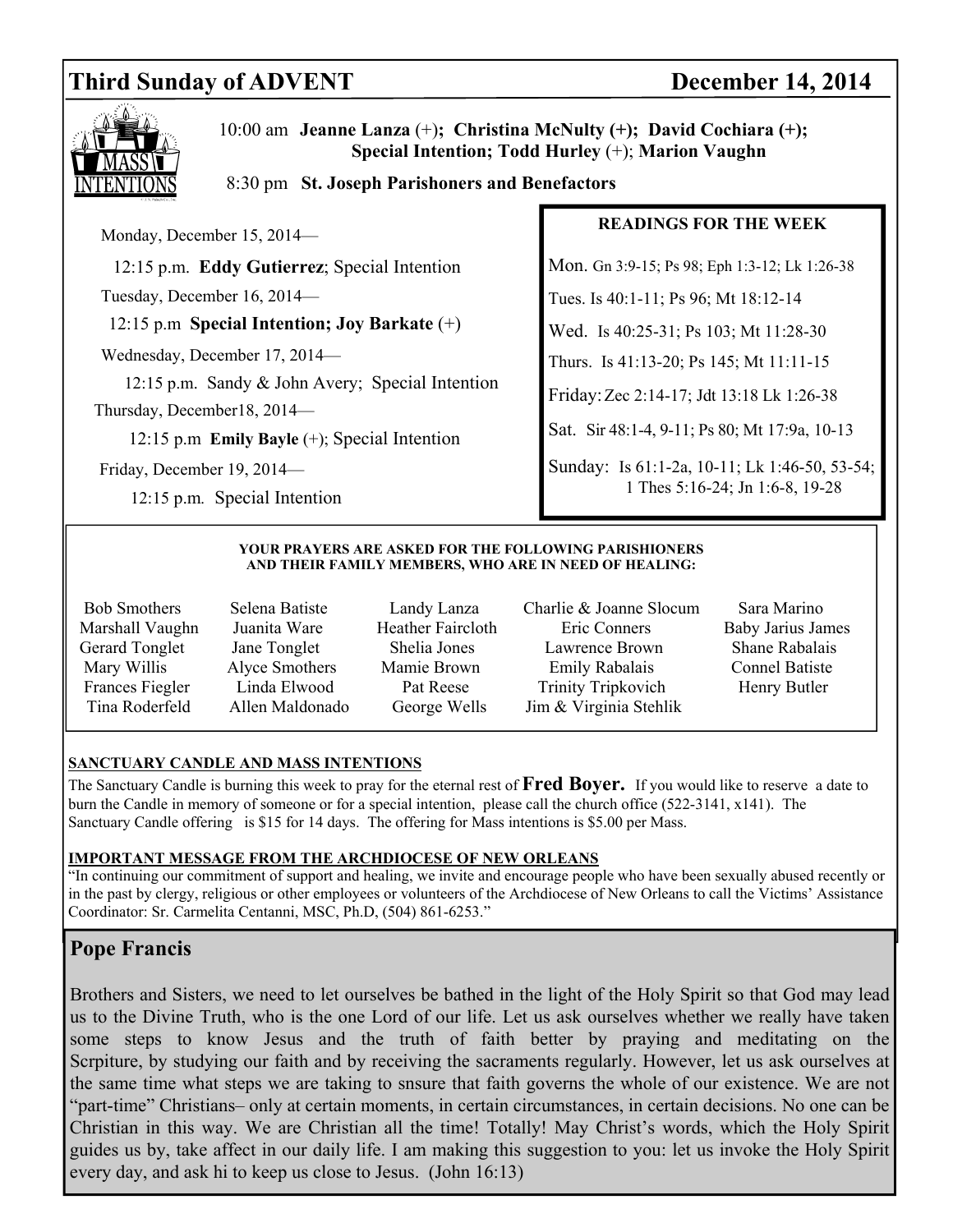## *Rejoice in the Lord always; Rejoice! The Lord is near. Phillippians 4:4-5*

## *PARISH CALENDAR*  15 Dec. **Sunnday** *Prayer Service for Homeless: 4pm*  23 Dec **Tuesday–** *Decoration for Christmas Pot Luck 4:30-7pm*  24 Dec **Wed.–** *Christmas Eve Masses: 4:00pm and Midnight* 25 Dec*.* **Thursday–** *Christmas Day: 10am*

**TREASURE & STEWARDSHIP**

 **December 7, 2014 \$3,994.00 Capital Campaign……….\$6,641.00**   *Thank you for your generosity* 

**Catechumens** Please keep in your prayers all of the Catechumens whom we welcomed on the Feast of Christ the King: *Ben Wright, Ann Wallace, Corliss Truehill, Kyia Smith, Kimmie Milton, Sabian Lagarde, Allen Finch, Kevin Ferguson*, *Ernie Logan* and *Drew Bunker*. Congratulations!

**Angel Tree Gifts** Please bring your Angel Tree gifts by December 14, and place them on the rack on the Mary side of the Church, on the rack by the statue of St. Therese. Thanks for your generosity!



## **POPE FRANCIS' PRAYER INTENTIONS FOR** *December*

## **Christmas, hope for humanity.**

That the birth of the Redeemer may bring peace and hope to all people of good will.

**Parents**. That parents may be true evangelizers, passing on to their children the precious gift of faith.

### **TODAY'S READINGS**

**First Reading** — As a garden makes its growth spring up, so will God make justice spring up before the nations (Is 61:1-11).

**Psalm** — My soul rejoices in my God (Luke 1:46-54). **Second Reading** — Do not quench the Spirit. Do not despise prophetic utterances. Test everything; retain what is good (1 Thessalonians 5:16-24).

**Gospel** — I am the voice of one crying out in the desert, make straight the way of the Lord (John 1:6-8, 19-28).

## **MORE THAN DISCIPLES**

Each of today's four scriptural roles—disciple, prophet, apostle, herald—forms a facet of our life in Christ as we live day by day. Isaiah tells us that a prophet is anointed, as we were anointed at our baptism in water and the Spirit, to bring glad tidings and to promote God's reign of healing, justice, and peace. An apostle, like Paul, is one who is "sent." Each of us is sent by Christ to be a voice of rejoicing, to encourage prophetic voices in the world, and to make sure that the work of the Spirit thrives. John the Baptist shows us the job of the herald, making the Lord's way straight, announcing the coming of the Light of the world.

 Today we also hear from Mary, model disciple. Her song, the Magnificat, shows us the world we must believe in and work for: one in which God is praised, where God's favor is bestowed on the humble, where the hungry are filled and the rich are sent away empty, a world that continues to know and rejoice in the mercy of God that lasts for all ages.

#### **CHARTER FOR THE PROTECTION OF CHILDREN AND YOUNG PEOPLE**

In response to the Charter for the Protection of Children and Young People from the United States Conference of Catholic Bishops, the Archdiocese of New Orleans continues to make the Hot Line available for anyone who has been hurt or sexually abused by anyone who works for the Church. The Hot Line continues to be available; the number is (504) 522-5019. In continuing our commitment to support and to heal, we invite and encourage individuals who have been hurt or sexually abused recently or in the past by clergy, religious or other employees of the Archdiocese to call our Hot Line. The Hot Line is available 24 hours a day and your message will be received confidentially by a trained mental health professional. In addition, anyone can make a direct call during regular business hours to the Victims' Assistance Coordinator at (504) 861-6253